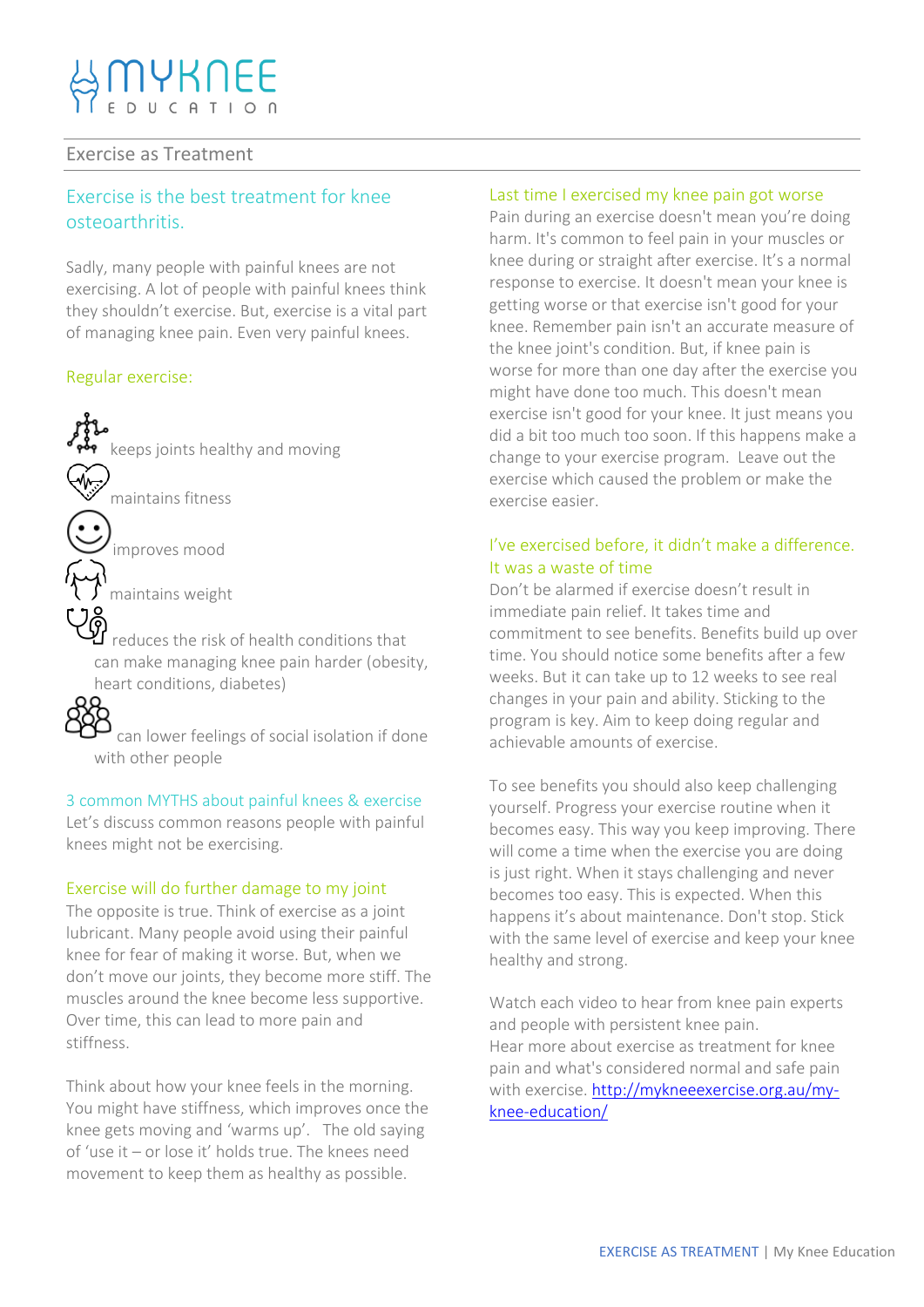#### References

Bastick, A. N., Belo, J. N., Runhaar, J., & Bierma-Zeinstra, S. M. (2015). What Are the Prognostic Factors for Radiographic Progression of Knee Osteoarthritis? A Meta-analysis. Clin Orthop Relat Res, 473(9), 2969-2989.

Fransen, M., McConnell, S., Harmer, A. R., Van der Esch, M., Simic, M., & Bennell, K. L. (2015). Exercise for osteoarthritis of the knee: a Cochrane systematic review. Br J Sports Med, 49(24), 1554-1557.

Minshull, C., & Gleeson, N. (2017). Considerations of the Principles of Resistance Training in Exercise Studies for the Management of Knee Osteoarthritis: A Systematic Review. Arch Phys Med Rehabil, 98(9), 1842-1851.

Zhang, W., Moskowitz, R. W., Nuki, G., Abramson, S., Altman, R. D., Arden, N., et al. (2008). OARSI recommendations for the management of hip and knee osteoarthritis, Part II: OARSI evidence-based, expert consensus guidelines. Osteoarthritis Cartilage, 16(2), 137-162.